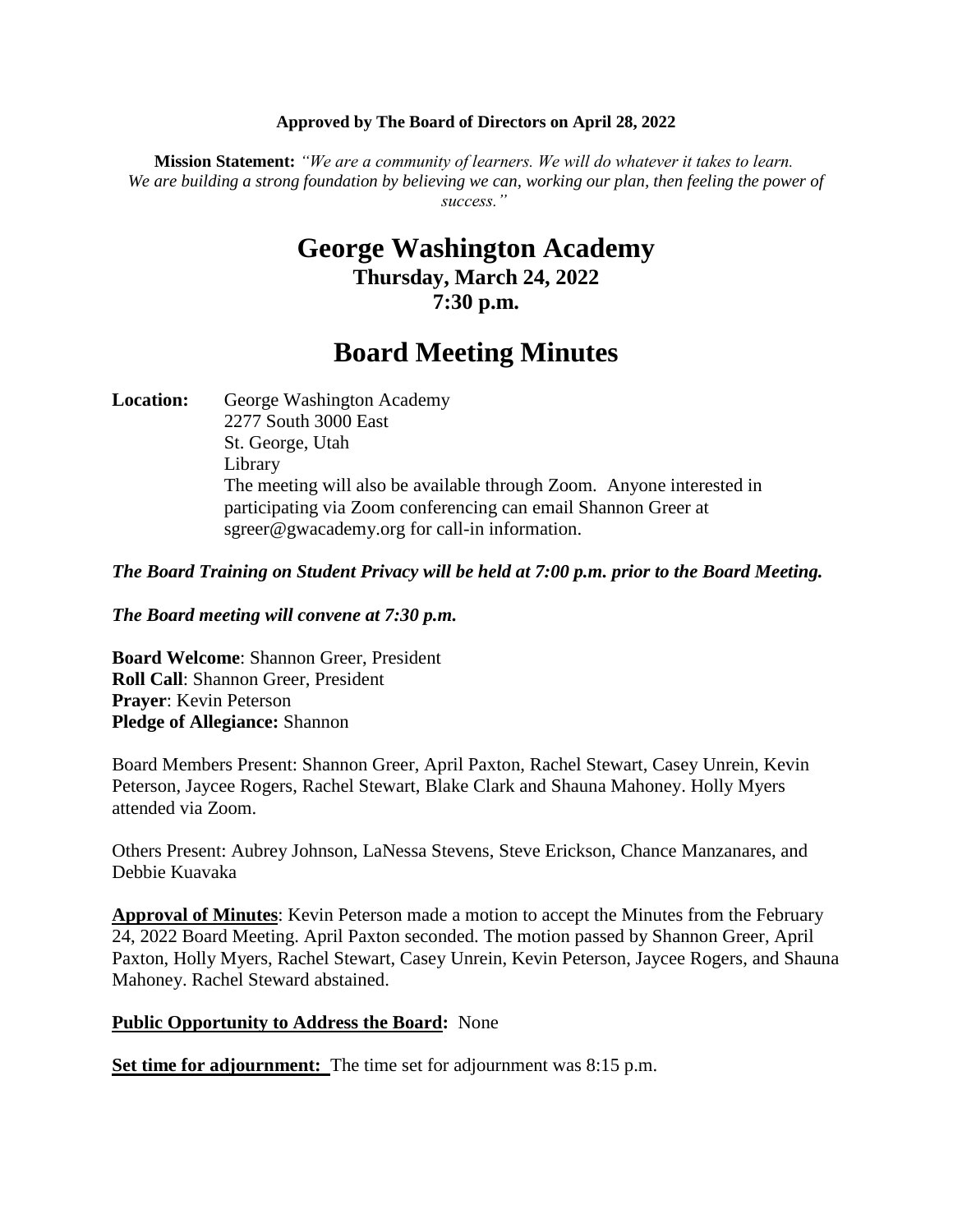### **Teacher Representative Report**:

Christine Giles reported that the faculty is collaborating together to create a Leadership Day on Friday May 13th. It will feature clubs spotlights, parent tours of the school, artwork, etc. and the students will lead the event. The Willy Wonka production is underway and the music teacher is working hard to create props and get parent involvement. Incoming teacher leaders attended a BLT Meeting (Building Leadership Team) and collaborated with past BLT grade-level leaders about students and the school.

**Administration Report**: Blake Clark, Executive Director, sent out the board update to all board members via email. He reported that the reading center is showing great progress in student data. He reported about his attendance at a recent conference where the school counselor, social worker, and he presented on the social and emotional unit of GWA.

**Financial Report**: Spencer Adams, Business Administrator, reported that expenses are looking good. Financial ratios are looking good. Kevin Peterson reported that free and reduced lunches will continue.

## **Committee Reports (3 min each)**:

- **Policies Committee** –Nothing new to report.
- Finance Committee Kevin Peterson, Chair, reported that the new budget has been sent to committee members to review.
- **Benefits Committee** Nothing new to report.
- **Curriculum Committee**  LaNessa Stevens, Chair, reported that the committee is looking at science curriculums. Amplify is going to present to the school in April.
- **Outreach Committee** Nothing new to report.
- **Technology Committee** Nothing new to report.
- LAND Trust Committee Kevin Peterson, Chair, said that the land trust plan has been submitted to the state.
- **PTO Committee** April Paxton, Chair, reported that the movie night was a success. The PTO is putting on an art competition.
- **Board Development Committee**  Nothing new to report**.**
- **Campus Management Committee**  Steve Erickson, Chair, reported that the city is working to the north of the school. The outdoor classroom tables have arrived.

#### **Discussion and/or Action Items**:

- Expenditures over \$5,000
- Proposal for Board Action: Land Trust Plan 2022-2023: Kevin Peterson made a motion to accept the Land Trust Plan 2022-2023 as presented in the board packet. Shauna Mahoney seconded. Blake Clark reported that the plan reflects previous plans. Kevin added that an additional paraprofessional has been added and that there has been more allocation to teacher trainings in the summer. Shannon Greer asked about what data tracking is occurring. Blake reported that tracking occurs through committee meetings and continuous methods of tracking data from administration. Kevin reported that this plan has benefited many students, including giving outdated Chromebooks to students in